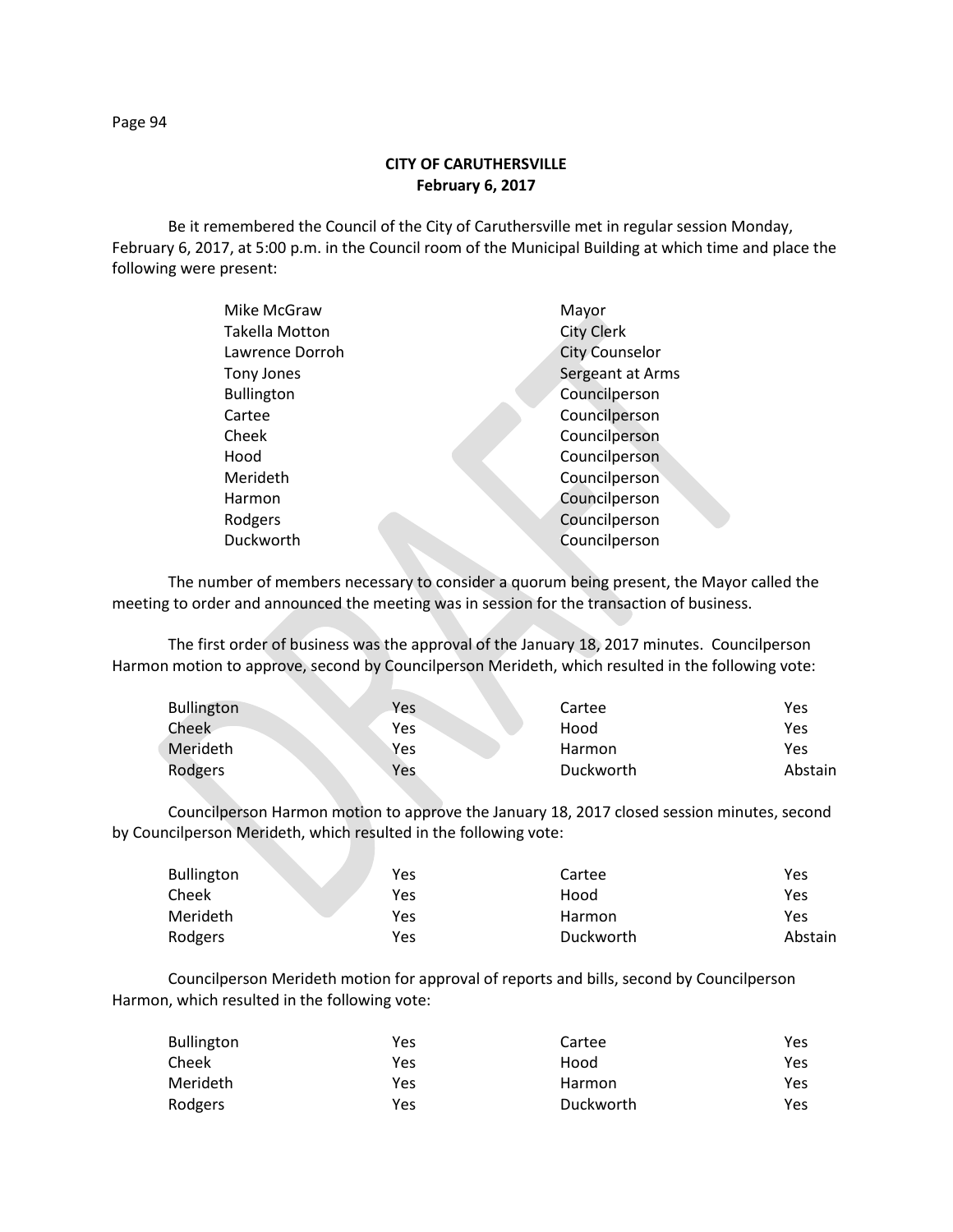Mayor's report; The HVAC unit for the Diane Sayre Recreation Center has arrived, and the work on the system continues. Councilperson Cartee asked if any State officials had been talked to concerning Ameren's rate increase. Christi Mercer stated that residents should voice their opinion, but that Ameren was trying to recoup the loss of revenue from Noranda. Ms. Mercer stated that Ameren's stance is that the rates were lower because of Noranda. There's still a ruling that has to take place, and at this point there's still a comment period. Mayor McGraw stated that a lot of employees were inquiring about the yearly raises. Counselor Dorroh stated that there were steps in the salary schedule based on a yearly basis. There was mention of discussion of salary increases at one time, but nothing was decided upon. Councilperson Bullington stated that the Mayor should make a recommendation. Councilperson Bullington stated that she was not against raises, and that it was good for morale. Councilperson Bullington and Councilperson Duckworth have been looking at what is favorable and affordable concerning the salary schedule. After further discussion the Mayor stated that he would be making a recommendation concerning raises for the employees. The next Council meeting falls on President's Day, Councilperson Cartee motion to change the meeting to Tuesday, February 21, 2017. Councilperson Harmon second the motion, which resulted in the following vote:

| <b>Bullington</b> | Yes        | Cartee    | Yes. |
|-------------------|------------|-----------|------|
| Cheek             | Yes        | Hood      | Yes. |
| Merideth          | <b>Yes</b> | Harmon    | Yes. |
| Rodgers           | Yes        | Duckworth | Yes. |

Christina Wade, with the Delta Regional Authority, works with communities on projects that create jobs. Some of the initiatives are lift stations, water mains, towers, etc. Ms. Wade stated that the application process is competitive, and could assist with presenting a strong application. The application itself is online, reviewed by Delta Regional Authority, and approved by the governor of each state. The first point of contact would be with Ms. Wade and they make the contact with other agencies. Their footprint covers eight states, and they're also involved with some very creative initiatives.

Christi Mercer, Business Incubator Project coordinator, talked about creative initiatives that could possibly occur in the Exchange building. She mentioned everything from renting out space, and selling local commodities, arts and crafts, to having startups for small businesses. Ms. Mercer mentioned how Cape Girardeau college students restored an old home. There's housing, coffee shop, and a meeting room. Christina Wade also mentioned how she worked on a project for downtown West Plains, MO which is booming.

Police & Fire report; Councilperson Cartee motion to buy radios from the sheriff's department for \$3,150, out of Asset Forfeiture, already budgeted, second by Councilperson Merideth, which resulted in the following vote:

| <b>Bullington</b> | Yes | Cartee    | Yes  |
|-------------------|-----|-----------|------|
| Cheek             | Yes | Hood      | Yes. |
| Merideth          | Yes | Harmon    | Yes. |
| Rodgers           | Yes | Duckworth | Yes. |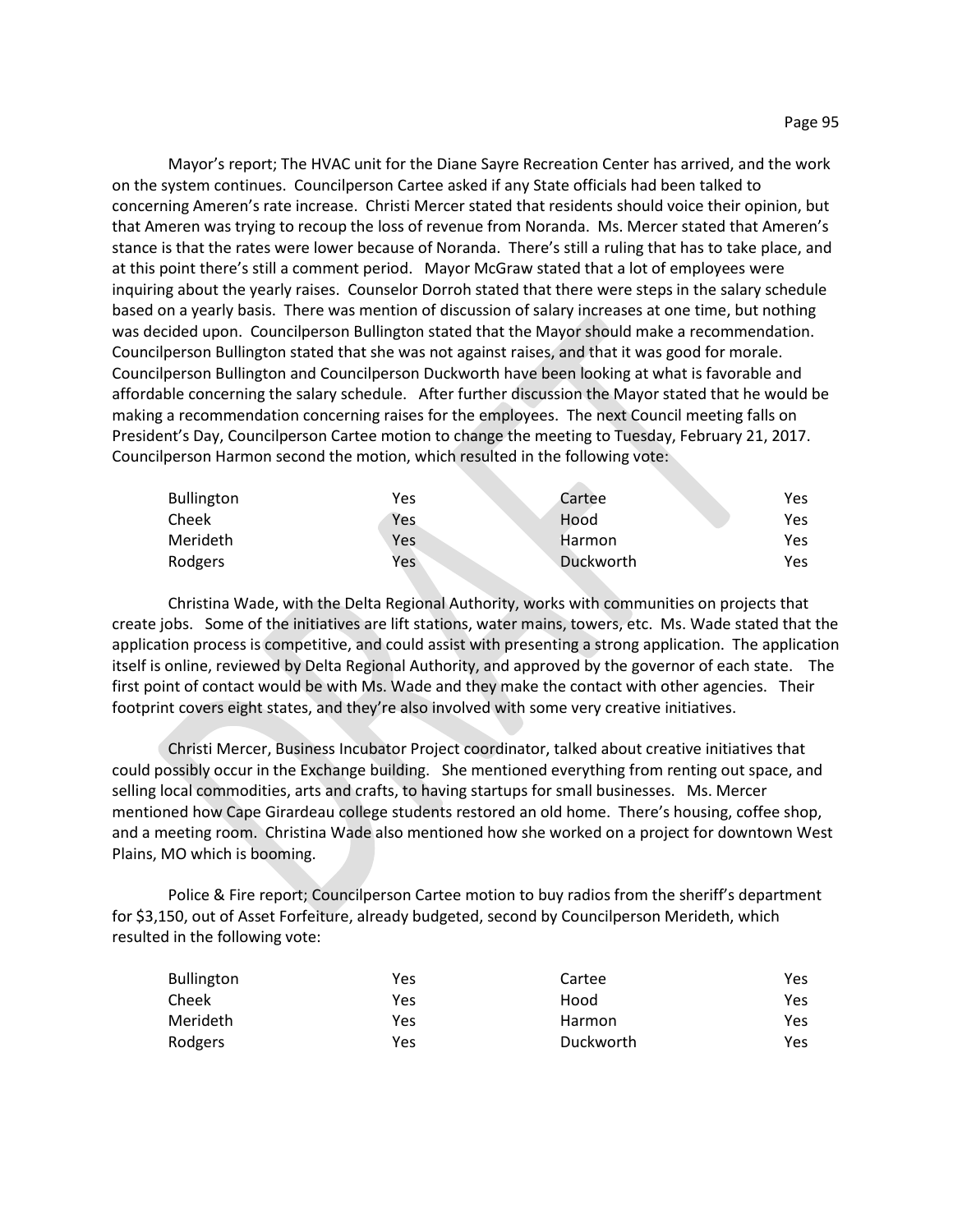## Page 96

There were three fire calls from January 28, 2017 through February 6, 2017 as follows: 01/28/17; Grass fire out of control on County Road 534, 01/29/17; Structure fire on County Hwy 431 at a total loss, 01/31/17; Structure fire on W. 19<sup>th</sup> St. with minor damage to utility room. There have been 5 fire inspections during the past two weeks. There were 17 fire fighters attending a training session taught by instructor Paul Shaw. For the month of January there were 24 dogs and 2 cats at the shelter. Intake was 29 dogs, owner's pickup was 2 dogs, gave to rescue 12 dogs. Decomposed animals picked up were 2 dogs, 1 cat, 20 squirrels, 8 skunks, and 5 opossums. There were also 12 trapped skunks picked up.

Terry Rushing reported on the normal day to day duties. The street department assisted the water department with street breaks and a main. Rushing conducted 3 occupancy inspections, boarded up a building on Truman and sent out notice to abate a nuisance on the residence on Carroll.

Keith Davis reported that the Recreation Center had 91 signups for youth basketball, and will be having games within the next two weeks. Baseball signups and field preparations will be starting up soon. The adult basketball league had a game last Wednesday, and they've gotten a lot of feedback for next year.

Councilperson Bullington asked what would be the next step with the business incubator project. Christi Mercer stated that they would need two councilpersons to serve with the committee to make plans. As of now it's more sharing of information, and Ms. Mercer suggested in contacting other communities to see what they are doing. Councilpersons Cheek and Bullington along with the Mayor will be volunteering to assist with the business incubator project.

Teresa Tidwell reported that the library receive two grants. The National Weather Service issued one for adults, and Pizza Hut issued one to improve literacy.

Paul Shaw recommended the purchase of a new motor for the lift station a budgeted item out of Sewer Extension Fund in the amount of \$25,054.05. Councilperson Harmon motion to accept, second by Councilperson Duckworth, which resulted in the following vote:

| <b>Bullington</b> | Yes | Cartee    | Yes |
|-------------------|-----|-----------|-----|
| Cheek             | Yes | Hood      | Yes |
| Merideth          | Yes | Harmon    | Yes |
| Rodgers           | Yes | Duckworth | Yes |

Business from the floor; Ronnie Lockridge expressed concern of an escalating problem of mud being slung on church property from an empty city lot. Mr. Lockridge asked if a barrier could be put up to prevent the problem. Terry Rushing will be looking into a reflective post, and putting up a temporary barrier of some sort for now.

Dawn Jordan asked for one person from each Ward to participate in the Liveable Streets program. The participants will be Councilpersons Merideth, Cheek, Rodgers, and Bullington. The meetings will take place February  $16<sup>th</sup>$  and  $17<sup>th</sup>$ , 2017.